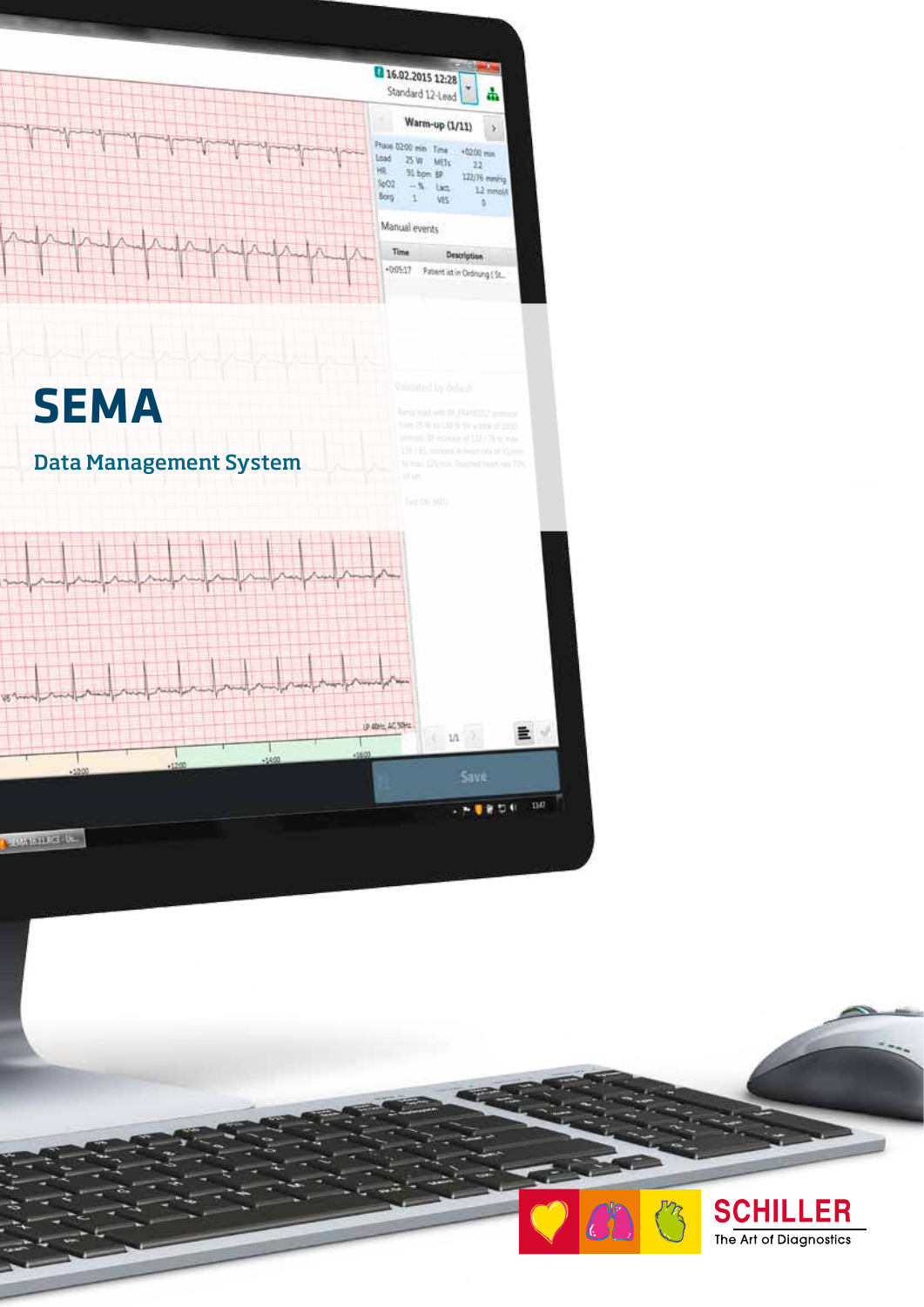# SEMA

Enhanced with the latest technological evolution, SCHILLER's renowned data management system SEMA satisfies users' needs from the physician's office to the most complex hospital environment.

## REVIEW ECGS ANYTIME, ANYWHERE



#### SEMA LIBERTY MOBILE

SEMA Liberty Mobile allows remote data review from your tablet or smartphone, for all recording types.

Simply log in with username and password, search for a patient name or ID and click on the recording of interest.

**FULL INTEGRATION:** SEMA supports bi-directional communication to all SCHILLER devices as

well as seamless integration in hospital information systems and archives, allowing maximum efficiency in patient treatment and time saving for the institution.

#### **CLINICAL EFFICIENCY:** SEMA

allows the user to complete work processes in a few clicks thanks to advanced tools like the inbox (continuously updated recording list), batch editing, user-defined search criteria.

**CUSTOMIZABLE:** The new intuitive user interface offers the possibility to easily tailor screen layouts and workflows to the needs of every user. User-defined interpretation templates, acronyms and reports are available as well.

**INCREASED SAFETY:** Features such as role-based login, automatic log off, safety management and active directory offer optimal protection for archived data.

#### PACS

SEMA recordings can be exported in DICOM format and saved in a PACS archive. SEMA also supports the DICOM modality worklist functionality and is therefore able to communicate bi-directionally with a PACS server.



#### EMR

Data saved in SEMA can be accessed and viewed from EMR systems. Patient demographics and orders are also ensured.





#### RESTING ECG

SCHILLER's electrocardiographs bi-directionally communicate with SEMA. Patient demographic data and orders are quickly retrieved in the device. ECGs can be transmitted, stored and analyzed in **SEMA**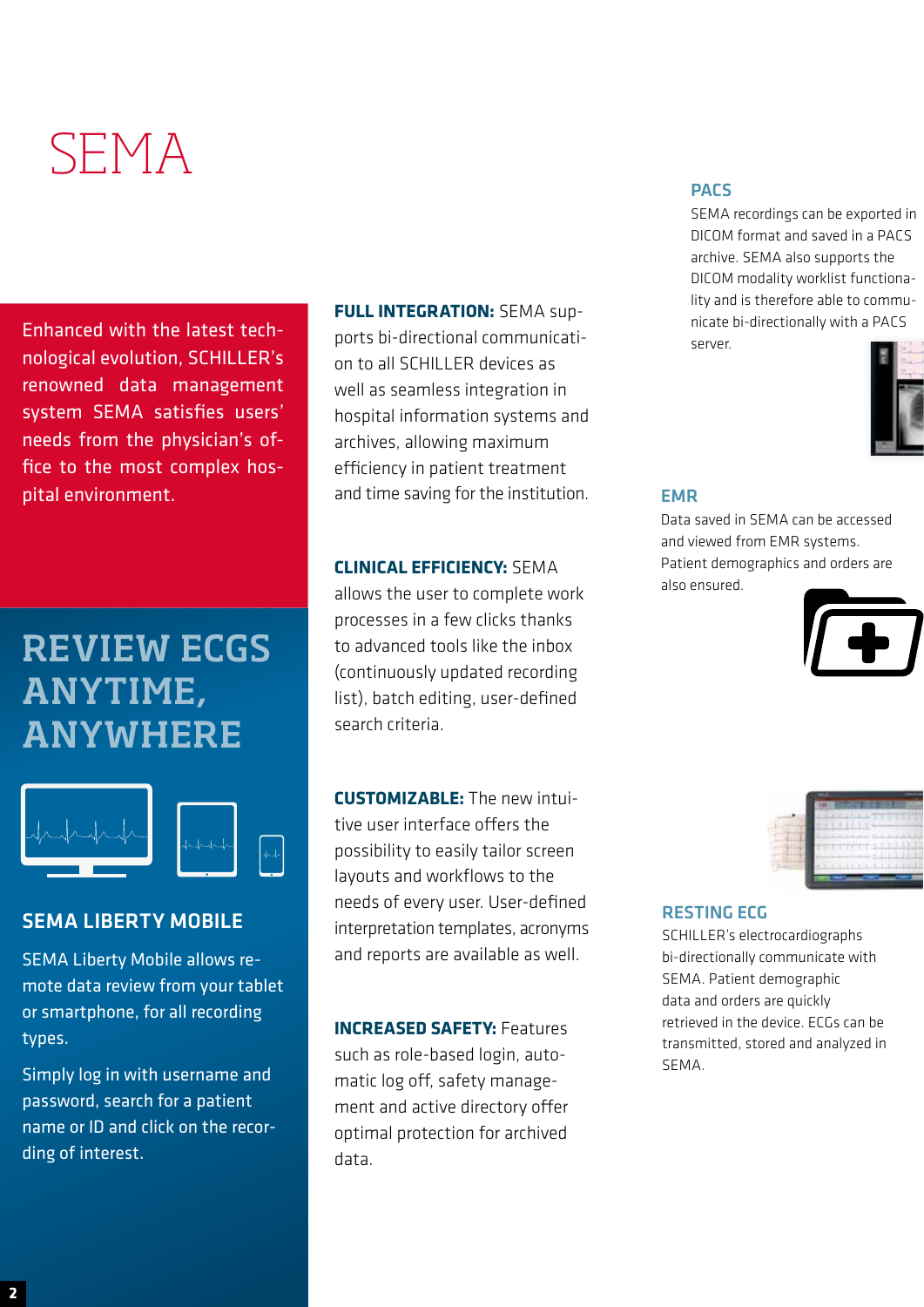#### HIS

SEMA supports two-way communication with hospital information systems retrieving patient demographics and orders, and exporting recordings in HL7 format, as well as results and waveforms.



at the acquisition station, or conveniently at a networked SEMA workstation, where the complete test is available in editable format.

### CARDIOPULMONARY EXERCISE TESTING

Based on GANSHORN's latest technology, SCHILLER's CPET systems support two-way communication with SEMA.

other recordings or forwarded to an

EMR/ PACS.